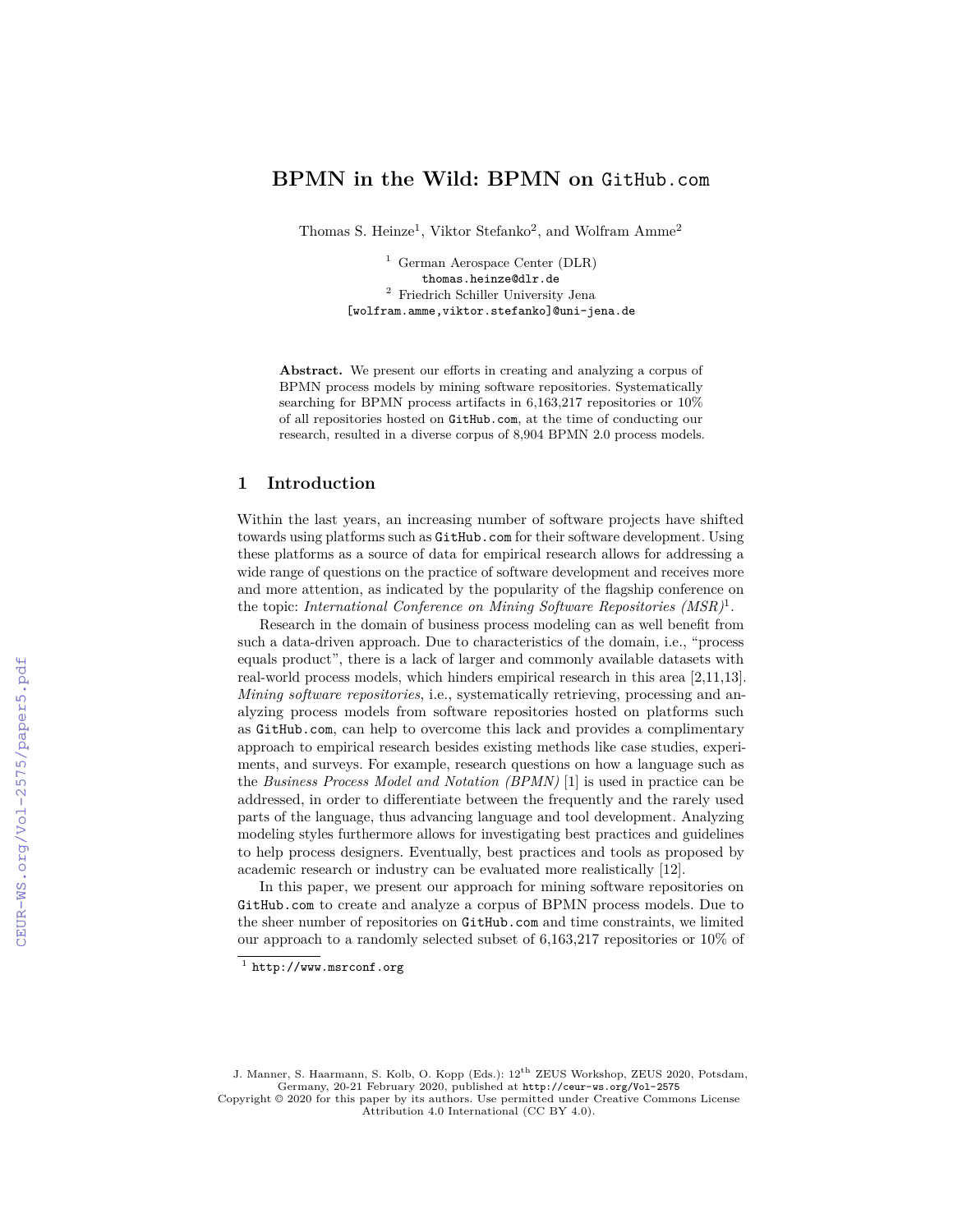

**Fig. 1.** Schematic illustration of the mining pipeline.

all software repositories on GitHub.com at the time of conducting the research. As a result, we were able to identify and analyze 8,904 distinct process models which are defined using BPMN 2.0's XML-based serialization format.

### **2 Related Work**

The *Lindholmen dataset* has been an inspiration for this paper [5,12]. In Hebig et al. [5], the authors describe their approach to mine GitHub.com for UML models and report on gained insights. The dataset is considerably larger than our corpus, counting 93,596 models [12]. UML though is a family of general-purpose modeling languages while BPMN is one domain-specific modeling language. We are not aware of other work, which mines software repositories for BPMN models.

There have also been community efforts to create model collections [9]. The *BPM Academic Initiative* provides a platform to create and share business process models for academic teaching [11]. According to Ho-Quang et al. [9], the recent number of models is 29,285, but data collection has discontinued and the focus is on conceptual models as most models originate from students. A similar platform has been introduced last year under the name *RePROSitory* [2], including 174 business process models in its current database. Another initiative is the *BenchFlow project*, where business process models were collected from industrial partners. The authors claim to have collected 8,363 models, with a share of 64% of BPMN [13]. Unfortunately, the collection is not publicly available.

# **3 Mining BPMN on** GitHub.com

Mining software repositories is a data mining task, consisting of steps of defining a research objective, selecting and extracting appropriate data, preprocessing and data cleansing, data analysis, and finally interpreting the analysis results.

In the first step of our implemented data mining pipeline, compare with Fig. 1, we got a list of all software repositories on GitHub.com by querying a local instance of the *GHTorrent*<sup>2</sup> database. We then randomly selected a subset

 $^2$  http://ghtorrent.org/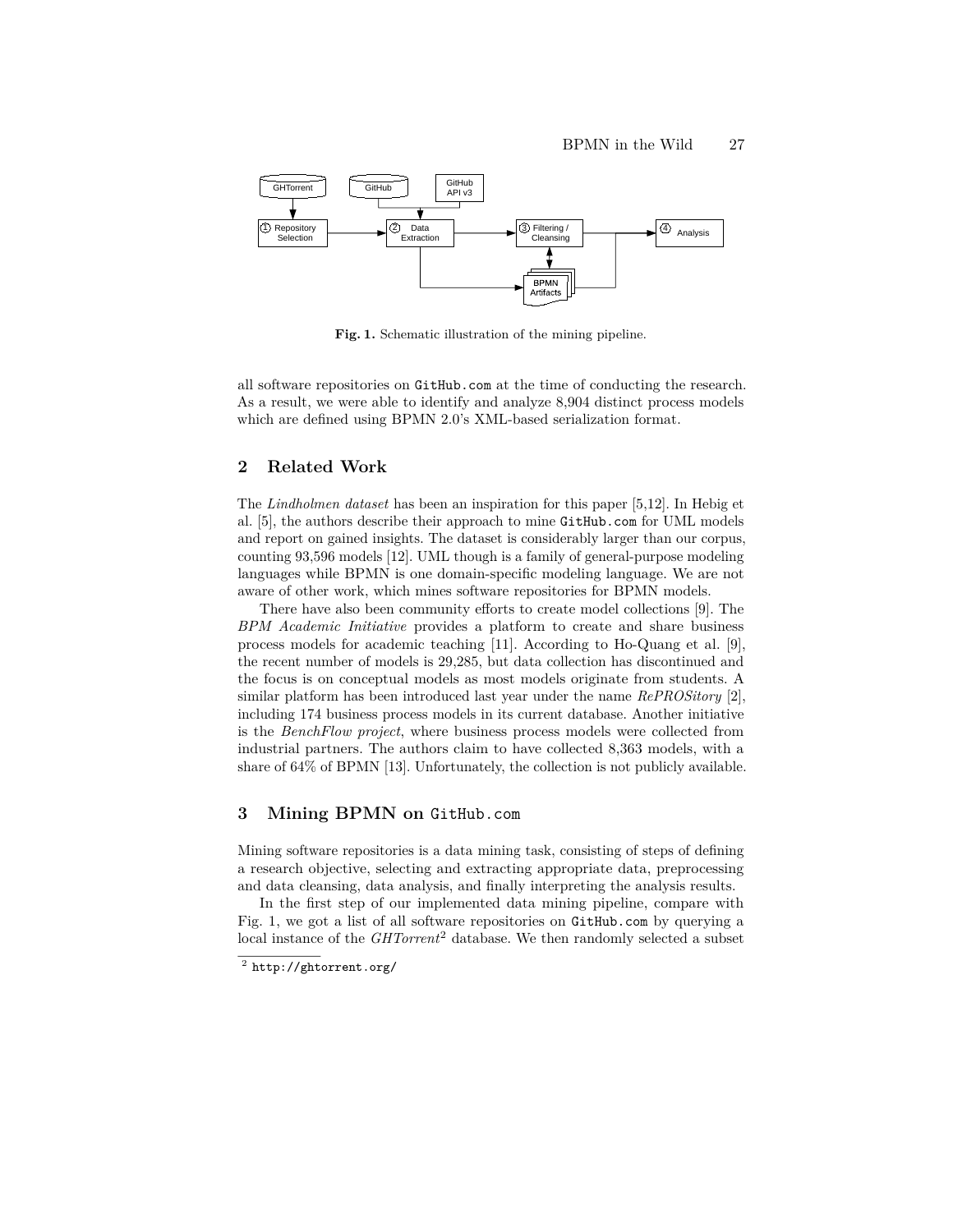#### 28 Thomas S. Heinze et al.

of 6,163,217 non-forked repositories. All 6,163,217 repositories were examined for potential BPMN process model artifacts using the *GitHub API*<sup>3</sup> in the second step. To this end, the default branch and its file structure were queried for each repository. Potential BPMN process model artifacts were then identified by searching for the term "bpmn" in their file name and file extension. Among the analyzed repositories, we found 1,251 repositories, with at least one potential BPMN process model artifact and overall 21,306 artifacts. We downloaded the identified repositories and artifacts. In the third step, since the artifacts included a wide range of file formats, we filtered for BPMN 2.0's XML-based serialization format, which lowered the number of artifacts to 16,907. Additionally removing duplicates<sup>4</sup>, yielded the corpus of 8,904 distinct BPMN 2.0 models. All the BPMN artifacts were finally subject to a preliminary analysis in the fourth step. Information on the corpus and analysis outcomes are available online  $[7]^5$ .

# **4 Preliminary Analysis**

In our preliminary analysis, we were mainly interested in the diversity of the found BPMN process model artifacts. We here sketch some of the results. Looking at the artifacts' age, more than each third was modified in the last year at the time of conducting our research. We though also found artifacts older than 8 years. Using the locations of repository contributors allowed us to reason on the artifacts' geographical origin, where China, USA, and Germany played prominent roles. The corpus spans a range of different model sizes. While half of the process models are smaller than 20 nodes, we also identified 57 models with more than 1,000 nodes. We were also able to confirm the finding reported in [5], that models play a rather static role in software repositories. Up to three quarter of all the BPMN process model artifacts were thus never updated at all.

Since the design of BPMN process models is known to be error-prone, we were also interested in the number of errors found in the models and the need for analysis tools to help process designers in avoiding those. Various analysis tools have been developed in recent years, ranging from simple linters [4], over tools based on data flow analysis [6,8], to full-fledged model checkers [3]. Note that most of the tools are evaluated using case studies or artifical process models. Therefore, evaluating analysis tools using our corpus of 8,904 BPMN process models allows to verify existing tool evaluations based upon a complimentary empirical means. We have chosen the linting tool *BPMNspector*<sup>6</sup> [4] for checking process models with respect to their compliance with the BPMN 2.0 standard [1]. Running the linter revealed violations of the standard's rules for almost all of the process models in the corpus. Only 1,471 models were identified as valid BPMN process models, thus confirming the results for the case study used to evaluate *BPMNspector* in [4], which found 42 invalid among overall 66 BPMN models.

<sup>3</sup> https://developer.github.com/v3

 $^4$  http://doubles.sourceforge.net

<sup>5</sup> https://github.com/ViktorStefanko/BPMN\_Crawler

 $^6$  https://github.com/uniba-dsg/BPMNspector